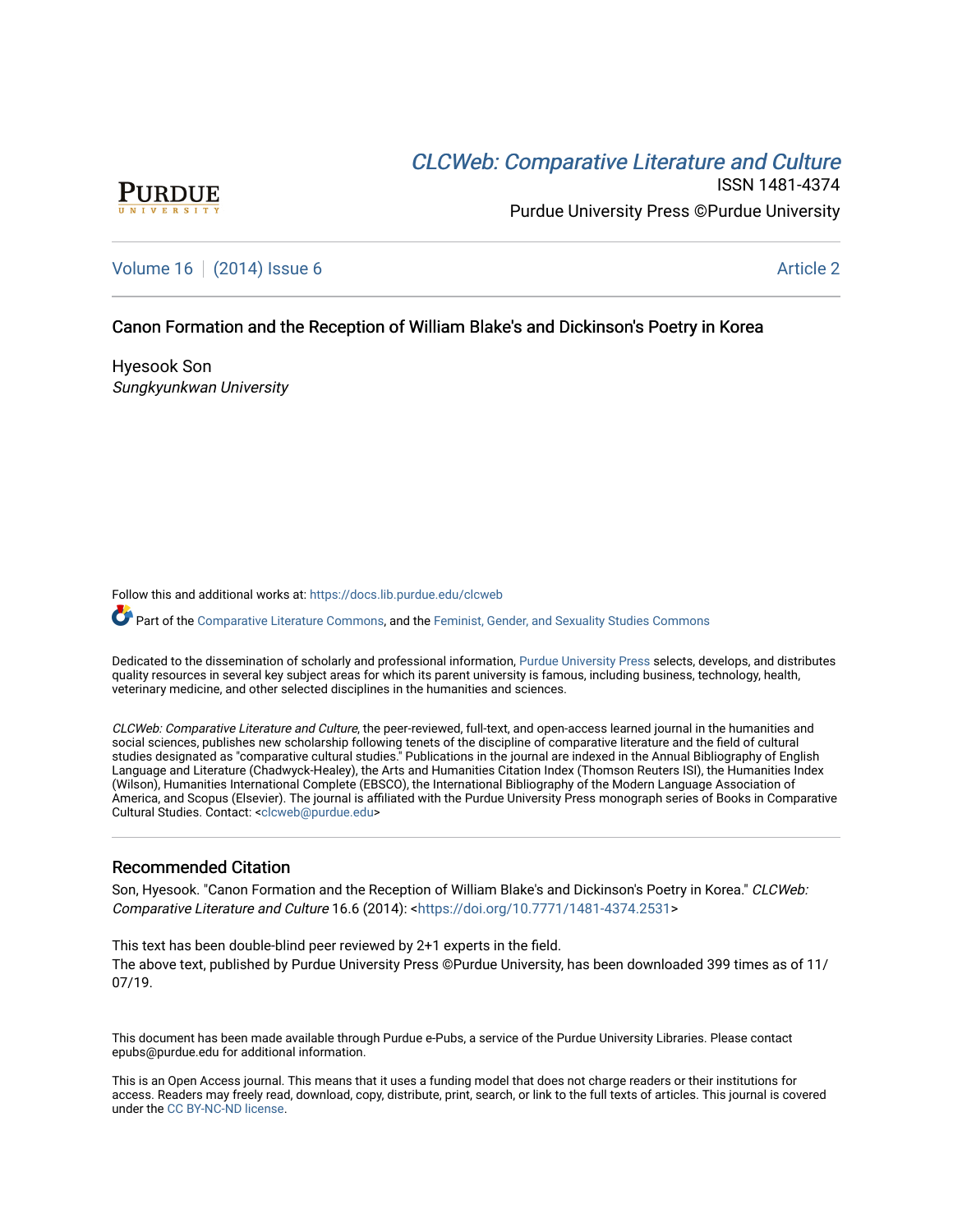PURDUE UNIVERSITY PRESS <http://www.thepress.purdue.edu>

## *CLCWeb: Comparative Literature and Culture*



ISSN 1481-4374 <http://docs.lib.purdue.edu/clcweb> Purdue University Press **©**Purdue University

*CLCWeb: Comparative Literature and Culture*, the peer-reviewed, full-text, and open-access learned journal in the humanities and social sciences, publishes new scholarship following tenets of the discipline of comparative literature and the field of cultural studies designated as "comparative cultural studies." In addition to the publication of articles, the journal publishes review articles of scholarly books and publishes research material in its *Library Series.* Publications in the journal are indexed in the Annual Bibliography of English Language and Literature (Chadwyck-Healey), the Arts and Humanities Citation Index (Thomson Reuters ISI), the Humanities Index (Wilson), Humanities International Complete (EBSCO), the International Bibliography of the Modern Language Association of America, and Scopus (Elsevier). The journal is affiliated with the Purdue University Press monograph series of Books in Comparative Cultural Studies. Contact: <clcweb@purdue.edu>

### **Volume 16 Issue 6 (December 2014) Article 2 Hyesook Son,**

**"Canon Formation and the Reception of Blake's and Dickinson's Poetry in Korea"**

<http://docs.lib.purdue.edu/clcweb/vol16/iss6/2>

Contents of *CLCWeb: Comparative Literature and Culture* **16.6 (2014)** Special Issue *Western Canons in a Changing East Asia***. Ed. Simon C. Estok** <http://docs.lib.purdue.edu/clcweb/vol16/iss6/>

**Abstract**: In her article "Canon Formation and the Reception of Blake's and Dickinson's Poetry in Korea" Hyesook Son examines a range of aspects with regard to the reception and scholarship of William Blake's and Emily Dickinson's poetry. Son demonstrates by what process these two poets have become canonized and what intellectual factors and ideologies have produced this canonization. The reception of Blake's and Dickinson's work has symptomatically displayed the characteristic Korean interpretive frames working through the last six decades and their limits and inherent possibilities. Today, Korean scholars are examining both their literary inheritance and reconstitute literary scholarship in general in order to reflect the shifting historical and cultural conditions to meet the need for change and diversity.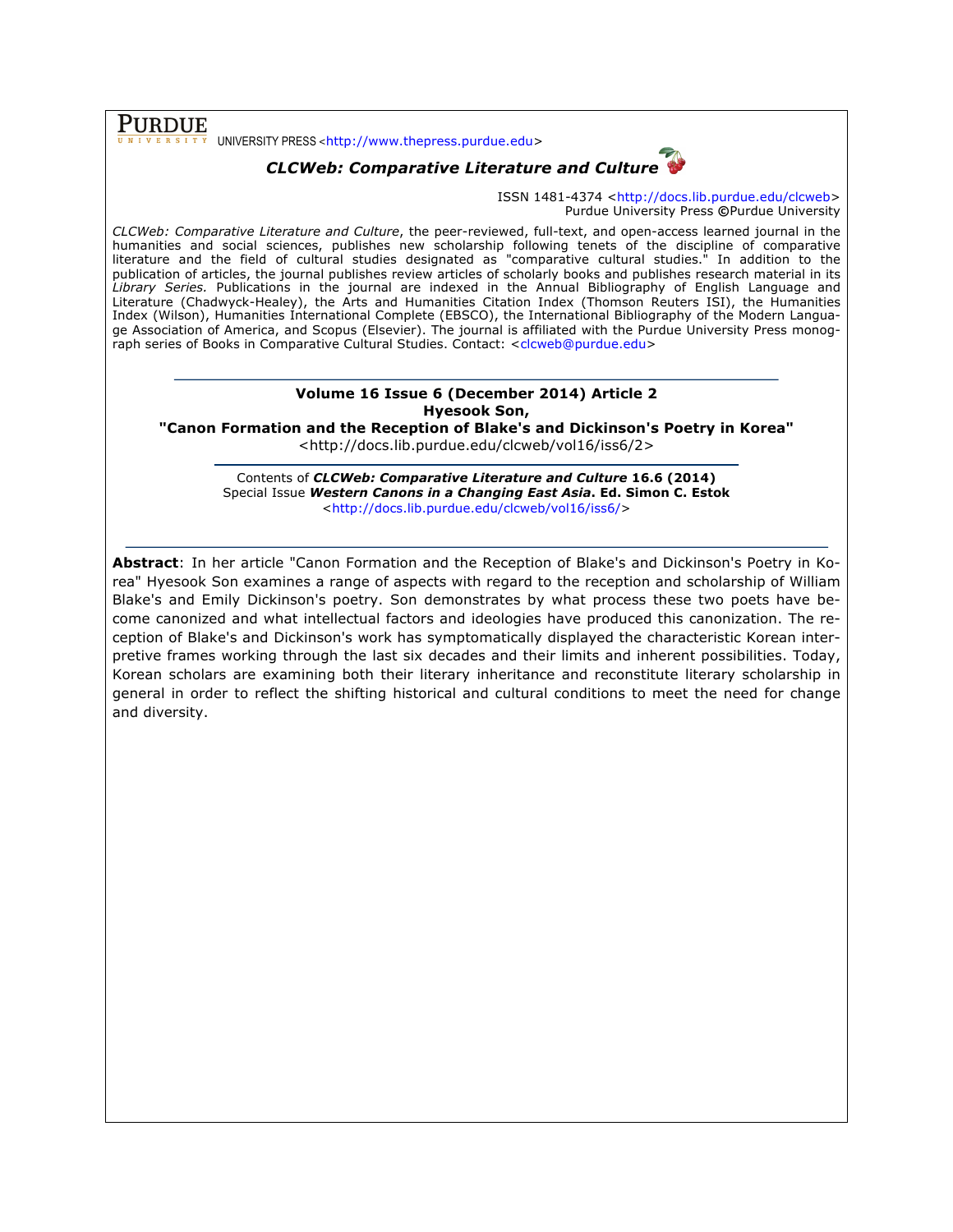Hyesook Son, "Canon Formation and the Reception of Blake's and Dickinson's Poetry in Korea" page 2 of 10 CLCWeb: Comparative Literature and Culture 16.6 (2014): <http://docs.lib.purdue.edu/clcweb/vol16/iss6/2> Special Issue *Western Canons in a Changing East Asia*. Ed. Simon C. Estok

#### **Hyesook SON**

#### **Canon Formation and the Reception of Blake's and Dickinson's Poetry in Korea**

The concept of the literary canon of English literature in South Korea took shape around critical values competing with and contradicting one another. In general terms, Korean scholars identified literary studies in English as a source for the modernization of scholarship; however, the history of said canonization reveals various social, political, and cultural pressures and the canon itself has become the record of the changes, conflicts, and transformations Korea has undergone over the years. In the study at hand, I examine in post-1945 Korean literature the reception of William Blake's and Emily Dickinson's poetry with regard to the Korean literary system's social, cultural, political, historical, national, and generational demarcations. During Korea's version of New Criticism that was in place until the 1980s, Blake's poetry was considered an emblem of Korean literary nationalism, whereas the poetry of Dickinson was the only poetry by a woman poet canonized during said period.

To prevent the expansion of communist ideology and intervention, the United States occupied South Korea after the liberation from Japanese occupation in 1945 and installed the United States Army Military Government in Korea (USAMGIK). The division of the country brought much political and ideological tension and education, like many other areas of the country's social, political, and cultural sectors, became an arena for contending ideologies and perspectives. Since the Bureau of Education of USAMGIK introduced the US-American system of higher education, the Korean institutional infrastructure was re-organized accordingly and this has been the case also in the field of the study of literature. Interestingly, in the study of literature—i.e., mostly English-language literatures—the dominant theoretical framework Korean scholars adopted was New Criticism. However, few Korean scholars questioned the ideological implications of New Criticism and its constricted canon. Several aspects account for the acceptance of the model and these include the then objective to modernize in Korea the study of literature and the humanities in general and a practical need to employ a pedagogical method in order to accommodate the expanding student population and New Criticism allowed focus on only the formal aspects of the text. Of equal significance was the fact that New Criticism allowed the isolation of literary texts from social, cultural, and political contexts thereby shielding literary studies from any outside pressure during the Cold War. The ahistorical and apolitical character of New Criticism has frequently been seen as a sign of "objectivity" and "balance." Further, the involvement of US-American governance included that a high percentage of professors of English literature were educated in the U.S. and they accepted the established US-American canon and took New Criticism as the best approach to the study of English literature. For example, two of representative Korean scholars of the first post-1945 period of literary studies in English, Yang-ha Lee and Chul Paik, studied the work of new critics including I.A. Richards, John Crowe Ransom, Allen Tate, and R.P. Blackmur and translated their works to Korean (see, e.g., Kim, Yong-kwon). Thus in South Korea New Criticism became the dominant model in literary studies until the 1980s. Sangsup Lee's 1983 survey indicates that fortyseven percent of professors in departments of English believed that New Criticism was the best methodology for teaching English-language literature (271).

Not only in the period I am discussing here, but until recently Dickinson has been the only woman<br>poet in the canon of Korean literary studies of English literatures because her scant biography, her<br>withdrawal from society Korean Dickinson scholarship:

| theme & years               | 1970s | 1980s | 1990s | 2000s | total |
|-----------------------------|-------|-------|-------|-------|-------|
| death                       |       |       |       |       | 26    |
| faith (immortality,<br>etc. |       |       |       |       |       |
| love                        |       |       |       |       |       |
| nature                      |       |       |       |       |       |
| self, subject               |       |       |       | 6     |       |
| language                    |       | Q     |       |       | 19    |
| womens' experienc-<br>es    |       |       |       | 8     |       |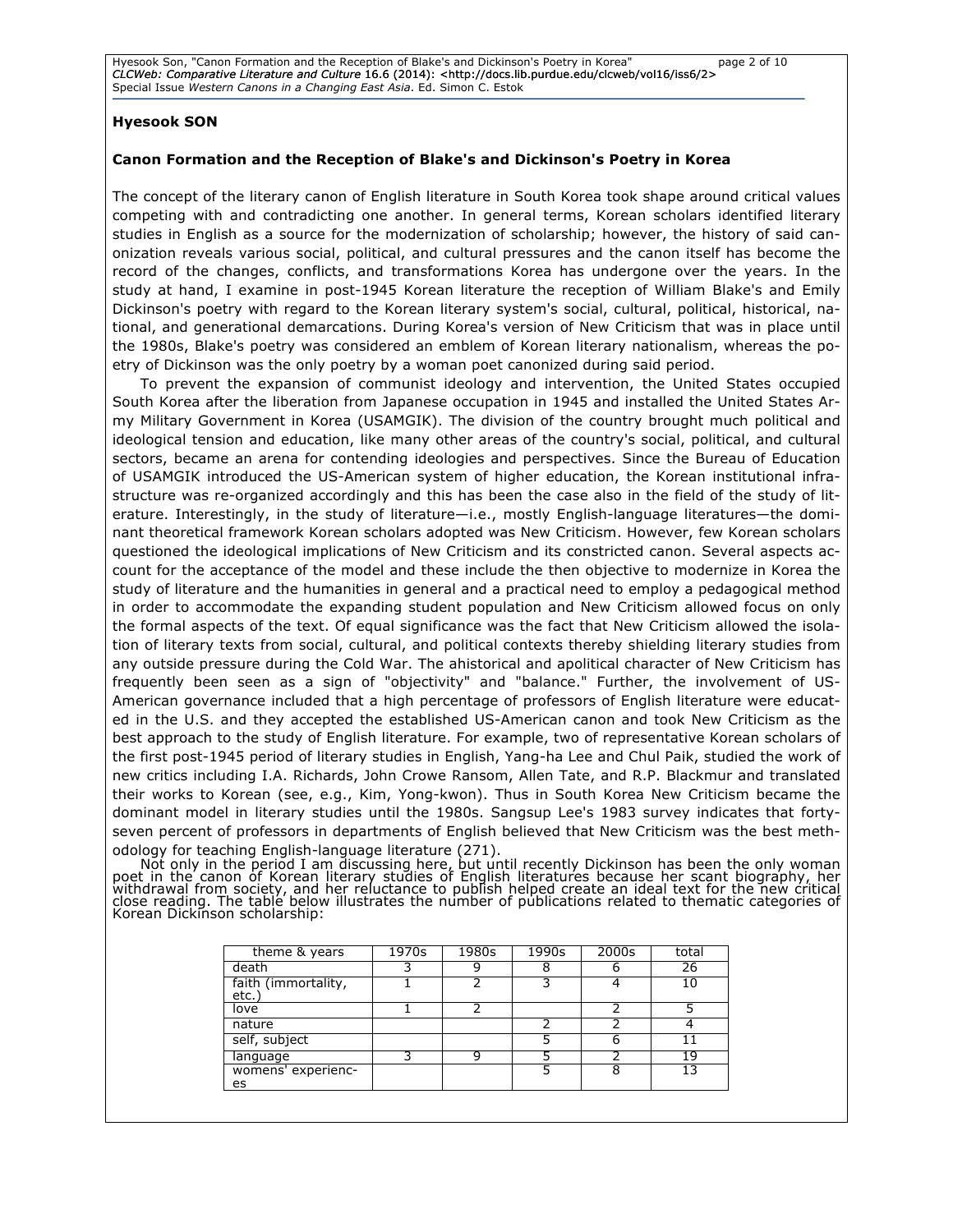Hyesook Son, "Canon Formation and the Reception of Blake's and Dickinson's Poetry in Korea" page 3 of 10 CLCWeb: Comparative Literature and Culture 16.6 (2014): <http://docs.lib.purdue.edu/clcweb/vol16/iss6/2> Special Issue *Western Canons in a Changing East Asia*. Ed. Simon C. Estok

| themes in compara-<br>tive literary studies                     |  |  |  |
|-----------------------------------------------------------------|--|--|--|
| psychological theme<br>(pain, loneliness,<br>resignation, etc.) |  |  |  |
| philosophical themes                                            |  |  |  |
| other themes                                                    |  |  |  |

Figure 1. Categorization of Dickinson's poetry based on publications listed in Korean Research Memory <http://www.kmr.or.kr>.

The chart of work published by Korean scholars on Dickinson's poetry suggests that the conventional categories made by the first editors of Dickinson in the 1890s and reinforced in New Criticism are still widely circulating in Korean scholarship. Dickinson's thematics—life, death, love, nature, time, eternity, and so on—have become the lenses through which Korean readers first encounter Dickinson. To understand Dickinson's poetry, Korean scholars used these themes through which to analyze her poetry although some have become "more sensitive to the implications of her metaphoric way of thinking" (Sewall 32) and thus acknowledged the problems of an easy categorization of themes in Dickinson's poetry. The reading, research, and teaching of Dickinson's poetry can be daunting to Koreans. Dickinson's ungrammatical textual structures—syntactical compression, disjunction, and metrical and prosodic innovations—and her characteristic diction, grammar, and syntax "prompt an intellectual, emotional, and sign-tracing agility in the reader" (Porter 184) and this is not an easy task for non-Englishspeaking readers. It is difficult to understand her terse, disparate poems without a reliable biographical background and without any contextual knowledge of her thematic preoccupations and conception of poetics. Deprived of any substantial information about her intellectual focus and intentions, Koreans turned to the formal analysis of New Criticism and the old categories without questioning the problem of the categorization itself.

While Korean new critics favored asocial, ahistorical texts and the "timeless" values of a few chosen poets, the nation's social, political, and ideological shifts began to expand the canon. During the 1970s, Korea saw rapid industrialization and economic development along which came various kinds of social turbulence, class division and struggle, and mass movements. All of these changes laid the groundwork for a project of Korean literary nationalism. As Yeong-min Kwon points out, the first theorized literary nationalism was a discursive response to "a need to search for the total meaning of the life of the nation and the recovery of its wholeness" in order to counter the national crises of the 1970s (521; unless indicated otherwise, all translations are mine). Paik likewise defines literary nationalism as a way to face the threat to "the nation's autonomous existence and the welfare of the majority of its people" (*National* 125). Paik's two works are cited in this article]. Even before literary nationalism emerged in the 1970s, nationalism had been the dominant political and cultural ideology in Korea that grew from the political and cultural struggle against Japanese imperialism. A mixture of modernity and pre-modernity, it emphasized ethnic, linguistic, and territorial unity and endeavored to preserve its idealized past. According to Yoon-shik Kim, the influence of nationalism is so critical that modern Korean literature is almost identified with "national literature" (319-20). The Korean Independence of 1945, the ensuing national division by the USSR and the U.S., and the Korean War of 1950 complicated the concept of nationalism. After the Korean War, the divided country in need of a liberal and progressive discourse of modernity incorporated the Western civic model into its native nationalism.

In the study and teaching of literature, the nationalism of 1970s South Korea was, interestingly, in some instances based on Georg Lukács's theory of realism. According to Lukács, literary texts cannot be separated from their social, political, and historical contexts, and "true realism" always links the individual to the social whole and to "the significant movements of history itself" (Eagleton 28). Lukács argued that the study of literature should involve "an awareness of the development, structure, and goal of society as a whole" (96) and his concepts of totality, typicality, and concreteness gained currency in the 1970s (Pihl 333) and whether a text achieves typicality or reflects successfully its social reality has become a major criterion for a realist reading. Literary nationalism was further enriched by the debates on literary populism of the 1980s. The Kwangju Massacre of May 1980 (a popular uprising against Doo-hwan Chun's military dictatorship in the city of Kwangju) radicalized many students and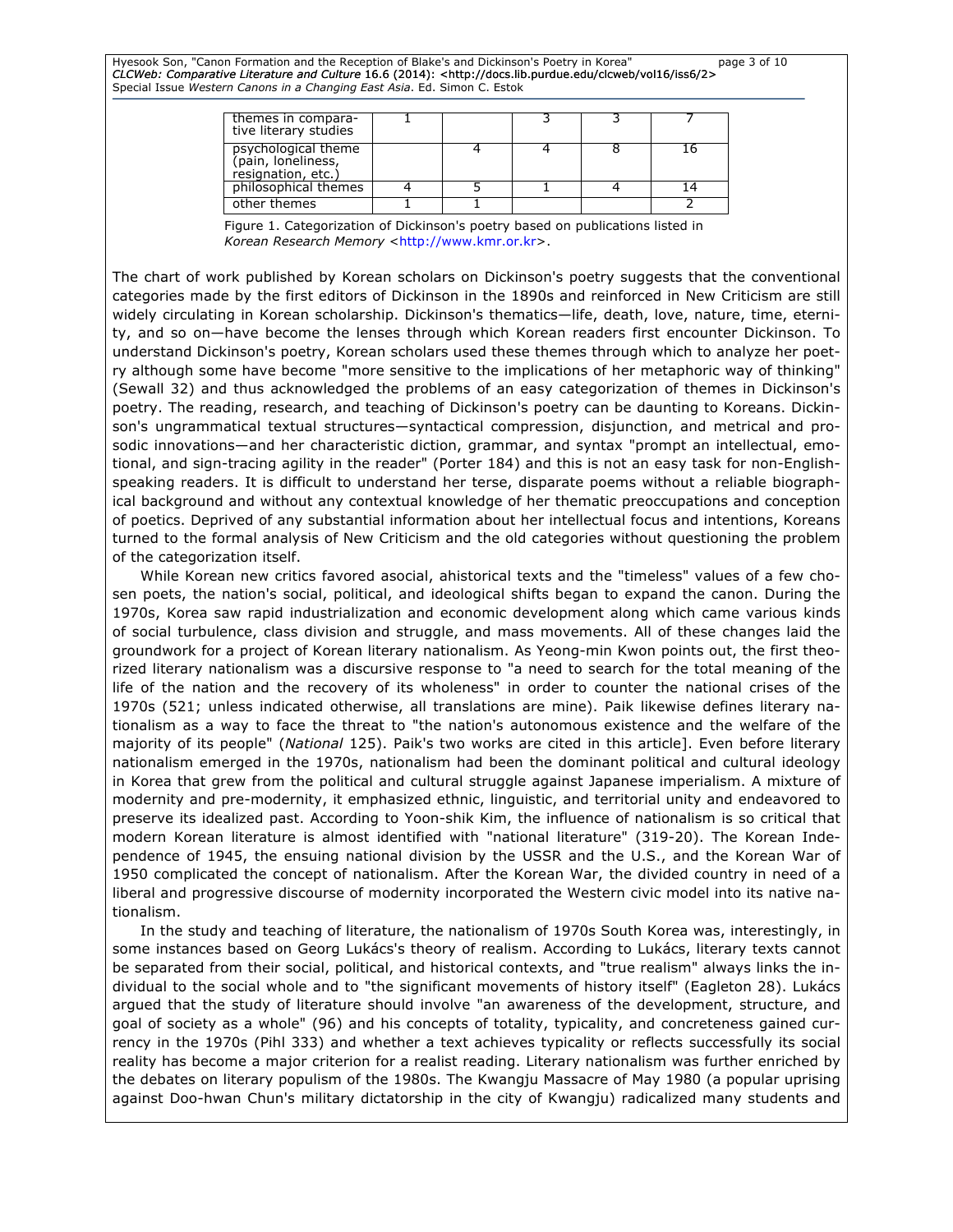Hyesook Son, "Canon Formation and the Reception of Blake's and Dickinson's Poetry in Korea" page 4 of 10 CLCWeb: Comparative Literature and Culture 16.6 (2014): <http://docs.lib.purdue.edu/clcweb/vol16/iss6/2> Special Issue *Western Canons in a Changing East Asia*. Ed. Simon C. Estok

resulted in mass protest movements. Further, Chun's and Tae-woo Roh's military regimes (1981- 1993) brought about a sharp confrontation between society and the military powers. The belligerent milieu of the 1980s produced "a large crop of militant works and a fierce critical debate on the political function of art" (Paik 559). Extremist critics introduced socialist realism of the Soviet school and other radical discourses and literary populism emerged as an alternative to literary nationalism focusing on people's autonomy and ideological consciousness.

The rigid social and political realities of the 1970s and 1980s led to the predominance of nationalism in literary study and this situation included English literary studies as well. Most scholars dedicated to the nationalist cause during these two decades were male intellectuals who were exposed to Marxism and socialist aesthetics. Although they were few in number, their discursive power and active engagement in the political sphere endowed them with cultural authority and legitimacy. They preferred the nineteenth-century British novel to any other genre and they criticized New Criticism for its ahistorical methodology and kept their distance from poetry which they perceived as the favorite genre of the new critics. Poetry did not easily satisfy their standards of "typicality" or "reflecting reality." Therefore, there is relatively little scholarship or criticism of poetry in the nationalist reading of British and US-American literature. Even when nationalists addressed poetry, their choice of texts was limited: they preferred poets who were involved directly or indirectly with the French Revolution. When studying Modernism, Korean scholars of the nationalist bent preferred European modernists (who commented on the modern crisis in grand scale) to the US-American regionalists such as Robert Frost. While the study of poetry was generally neglected among nationalist critics and scholars, the work of Blake was widely appreciated as an example of "true realism." Blake was regarded as an initiator of activist poetics and a critic of the systematic oppression of people by monarchy, state religion, and all ideological apparatuses. The figures below show his popularity in Korean scholarship of the last four decades:



Both figures above show that there was a sharp increase in the number of studies of Blake's work not only written by graduate students, but also published in academic journals in the 1980s, although his popularity seems to have declined since nationalism lost its hold in the twenty-first century. Why, then, did Blake initially gain such popularity? Korean nationalists wanted to learn from Blake the answers to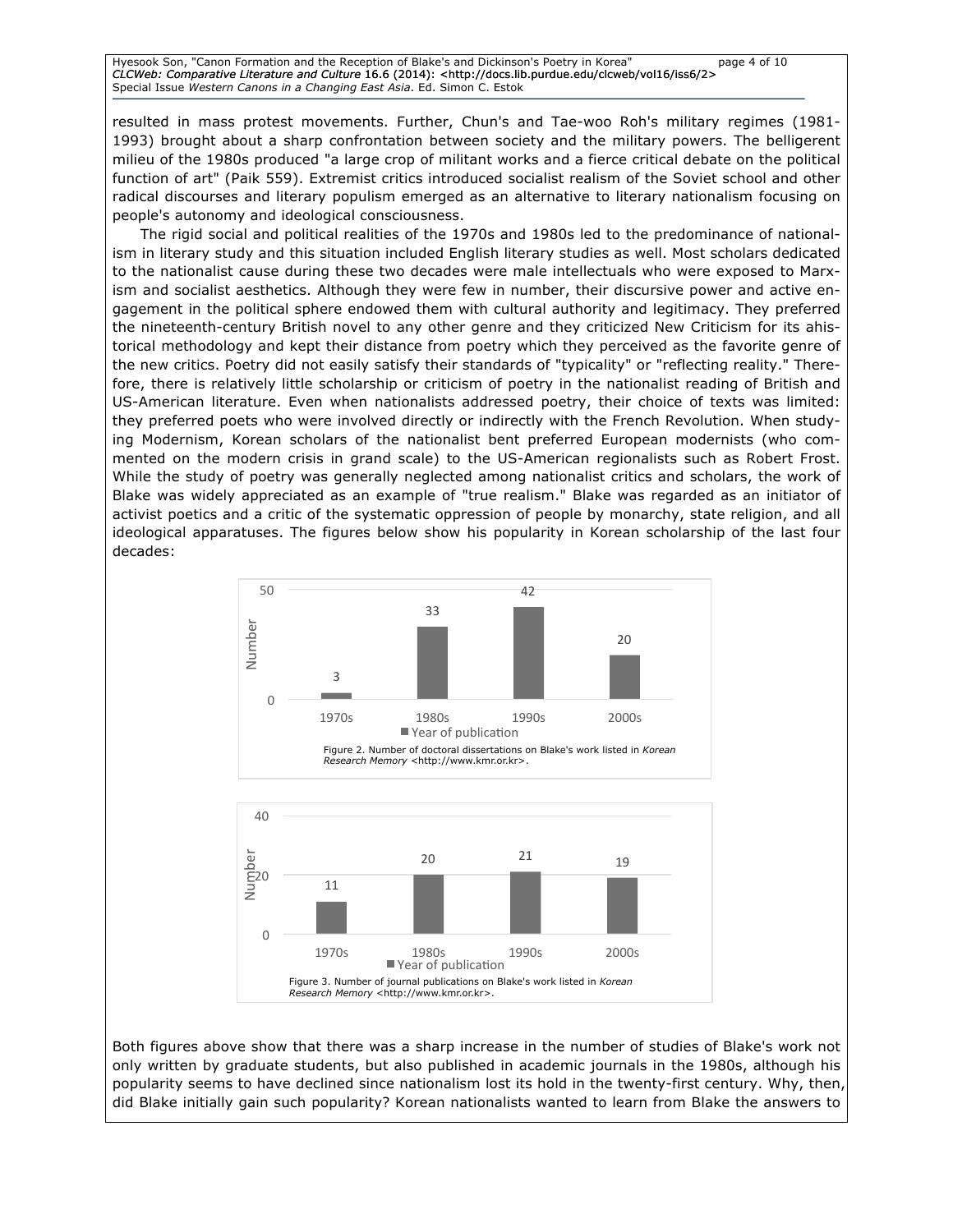Hyesook Son, "Canon Formation and the Reception of Blake's and Dickinson's Poetry in Korea" page 5 of 10 CLCWeb: Comparative Literature and Culture 16.6 (2014): <http://docs.lib.purdue.edu/clcweb/vol16/iss6/2> Special Issue *Western Canons in a Changing East Asia*. Ed. Simon C. Estok

their most urgent questions such as how to build an ideal relation between the individual and society and how to avoid corrupt reality through imagination.

While living through a revolutionary era, Blake sought to dismantle the power that the corrupt community exerted over an individual. He suggested that the subversion of tyrannical oppression and the collective production of social reality by individuals are essential for a new community. His ideas perfectly correspond to Korea's historical experience of colonization, dictatorship, the mass protest movements against it, and the gradual advance towards democracy. Throughout his prophetic poems, Blake also illustrated a vision of a desirable community of diversity and heterogeneity where the "contraries" or oppositional collectives guarantee a social diversity to help the individual keep a critical distance from all forms of dominance. Most Korean Blakeans have cherished his vision as a referential pluralistic model for a rapidly modernizing nation-state. However, Blake's idea of time and history is not completely comparable with nationalist tenets because his apocalyptic redemption of history questions the linear flow of time and presupposes self-negating plural subjectivity as an agent of the rejuvenation of history. Korean nationalist discourse aims at constructing an autonomous subject and progressive model of time for the execution of the modernist project; however, Blake disrupts the notion of homogeneous time because it is simply "a strong conventional medium that naturalizes and even absolutizes emerging capitalism and the stable unitary liberal subject" (Ryu 13). This is the reason most realist readings of Blake during the 1970s and the 1980s wavered in their evaluation of Blake's vision. For example, Kang-mok Suh maintained that Blake was/is an example of true realism, successfully incorporating the longing for a better world into his criticism of contemporary reality by engaging the reader's imagination in a more desirable reality (401). However, for Suh Blake did not elucidate how imagination works in the redemptive process of history, how it can be an alternative to an emancipatory feature of the Enlightenment, or how the process decenters the stable unitary self and constructs a self-negating plural subject for a creative and collective production of a new world.

Blake's ideas of history, redemption, and imagination destabilize the foundation of nationalism, challenge the premise of modernity and decenter the rational subject as an agent of it. If nationalism fails to fully elucidate Blake, then how can it be a relevant discourse of the twenty-first century or cover a wider range of poets than before? Can it offer a usable perspective to the age of globalization? How should it meet the massive social shifts toward pluralism and multiculturalism? Can it be a reliable futuristic model to foster a new picture for Korean literary studies in English? Korean Blakeans of the twenty-first century are facing a new challenge from inside the academy, a challenge that asks how to mobilize postmodern insights "for the service of a more inclusive form of sociality" (Ryu 136). Korean scholars are open to postmodern theories and discourses and are willing to incorporate divergent contemporary literary theories into indigenous nationalism. Instead of interpreting Blake as a model of modernization and a centralized nation-state, they utilize Blake for a developing, pluralistic nation, and try to broaden the concept of realism and national literature for the postmodern age.

While literary nationalism has evolved as a representative counter-discourse for four decades, New Criticism has kept its critical power as a mainstream ideology in literary studies in English. The two approaches are opposites in their cultural politics and preference of literary genre. However, in my view in each there is an autonomous male subject producing and circulating the discourse and executing the project. One structures the segregated aesthetic domain, performs formal analysis, and shores up the established canon of the literary corpus. The other responds to economic and political changes in the capitalist world system, connects the literary with the real, combines the text with the context, and attempts to reconstruct national entity through language and literature. However, both are based on the same anti-woman assumption similar to the scholarly discourses of the East Asia (see, e.g., Kim, Eun-Shil). The mediation of gender politics, therefore, is an important factor in evaluating these dominant critical ideologies under whose hegemonic power other differences were suppressed or erased in Korea's history. The division of the country, the extreme political and social upheavals, and rapid economic development and industrialization legitimized masculine culture and justified maledominated intellectualism, nationalism, and the sexually biased interpretation of women in literary studies. Considering the 500-year history of Korean patriarchy, however, it is not surprising to see its legacy resurging in the modern nation-state in the form of male-dominated discourses. The Korean patriarchy was established ideologically during the Chosun Dynasty (1392-1910) during which time state and family were two major apparatuses for the operation of patriarchal principles and practices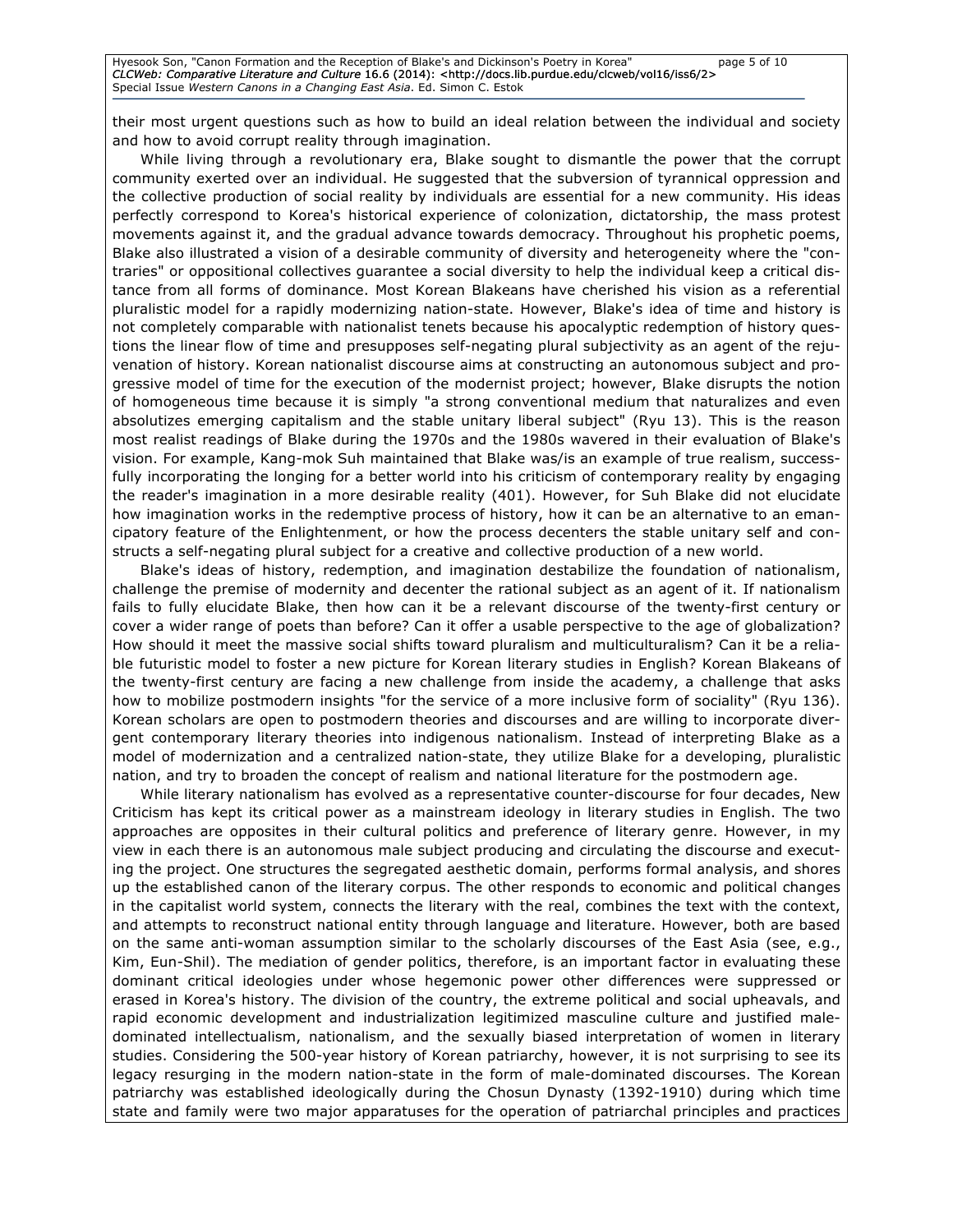Hyesook Son, "Canon Formation and the Reception of Blake's and Dickinson's Poetry in Korea" page 6 of 10 CLCWeb: Comparative Literature and Culture 16.6 (2014): <http://docs.lib.purdue.edu/clcweb/vol16/iss6/2> Special Issue *Western Canons in a Changing East Asia*. Ed. Simon C. Estok

(see, e.g., Lee, Sang Wha). The tenets of Confucianism imported in the fifteenth century provided parochial male dominance with an ideological base and an effective way to legitimize gender hierarchy and force it upon Korean society and culture. The traditional Confucian patriarchy of Korea confined women's sphere within home and family and identified domestic virtues like loyalty, filial piety, and chastity as belonging to the female realm. Further, in this model women were linguistically silenced and structurally marginalized under the systematic operation of its ideology.

Until the 1980s, traditional Confucian patriarchy influenced most male Korean scholars of English literature regardless of their political or cultural orientation. They suppressed the feminine in the formation of critical discourses without any serious self-reflection. They identified consciously and/or subconsciously the feminine as a rejection of idealism, literary experimentalism, and academic militarism, therefore erasing most women authors from the literary canon. Male Korean scholars received the established US-American canon of the 1940s, which was made by college-educated White men of Anglo-Saxon or European origins (see, e.g., Lauter, "Race" 442). When Korean scholars received the sexually biased US-American curricula of the 1940s, they further scaled back the number of authors and thereby reduced foreign literature to a "manageable" size thus no woman poet other than Dickinson was found in any basic English literature college course or textbook. Nor was any female writer found in any standard Korean volume of literary bibliography or criticism until the 1990s. In his 1994 review of the curriculum of literary studies in English, Geo-yong Park observed that almost the same curriculum consisting of the same authors and the same works was used in Korean universities and colleges from the 1960s to the 1990s (158). Social and historical factors combined with indigenous patriarchy created a hardened and biased canon of English literary studies that was accepted as legitimate by Korean scholars until the 1990s.

The upheavals of the 1980s were pivotal in restructuring the calcified English literary canon of Korean scholarship and pedagogy. The success of mass protest movements in June 1987, seven years after the Kwangju Massacre, opened the way toward political democratization. It showed that Korean society had finally achieved "the capacity to control state via autonomous and enduring civil disobedience" (Chung 234). Throughout the pro-democracy movements of the 1980s, various subgroups within the movement's organizations competed with one another and feminist research was among them. Korean feminists were involved with the democratization movement and they shared nationalist tenets and the modernity project with other groups despite of their different political and intellectual goals. During the period of mass mobilization and pro-democracy movements, the question of gender inequality could not be easily foregrounded; however, the political transformations of 1989-1991 and the following successful democratic transition brought changes to Korean civil society and provided an outlet for Korean feminists.

Korean feminist criticism and scholarship achieved their academic identity through researching and teaching about women and through diverse collaborative work with feminists in different disciplines and fields of study during the 1980s. The Korean Association of Women's Studies was founded in 1985 and the Korean Association for Feminist Studies in English Literature was established in 1992. Feminists introduced Western feminist theories and the work of women authors by promoting them in institutions of higher learning, as well as in the publishing market. While doing that, they attempted to discover cultural alternatives and create another system of representation and expression for women. They also tried to restructure the academic paradigm, criticized the literary canon created in Western scholarship and exposed the ideological operation of male value judgments. While changing the literary canon to include a significant number of women and minority authors, they have questioned the male dominance of the Korean academic world and deconstructed the patriarchy embedded in Korean culture, language, and consciousness. Feminist academic practices of the 1980s reflect their increasing number and power in Korean scholarship. Until 1977, the proportion of women was less than ten percent of the total number of Korean scholars. Further, women scholars were left without any significant organizational base and were excluded from leadership positions and from any scholarly power structure within the academy. However, the increase of women in the field of higher education since the 1980s—brought on by demographic changes and the development of the modernization of the Korean educational system—enabled Korean women scholars to compete more effectively with men for professional positions. In 2008, women earned forty-two percent of all doctorates for literary studies in English and the proportion of women professors rose to twenty-seven percent (based on material in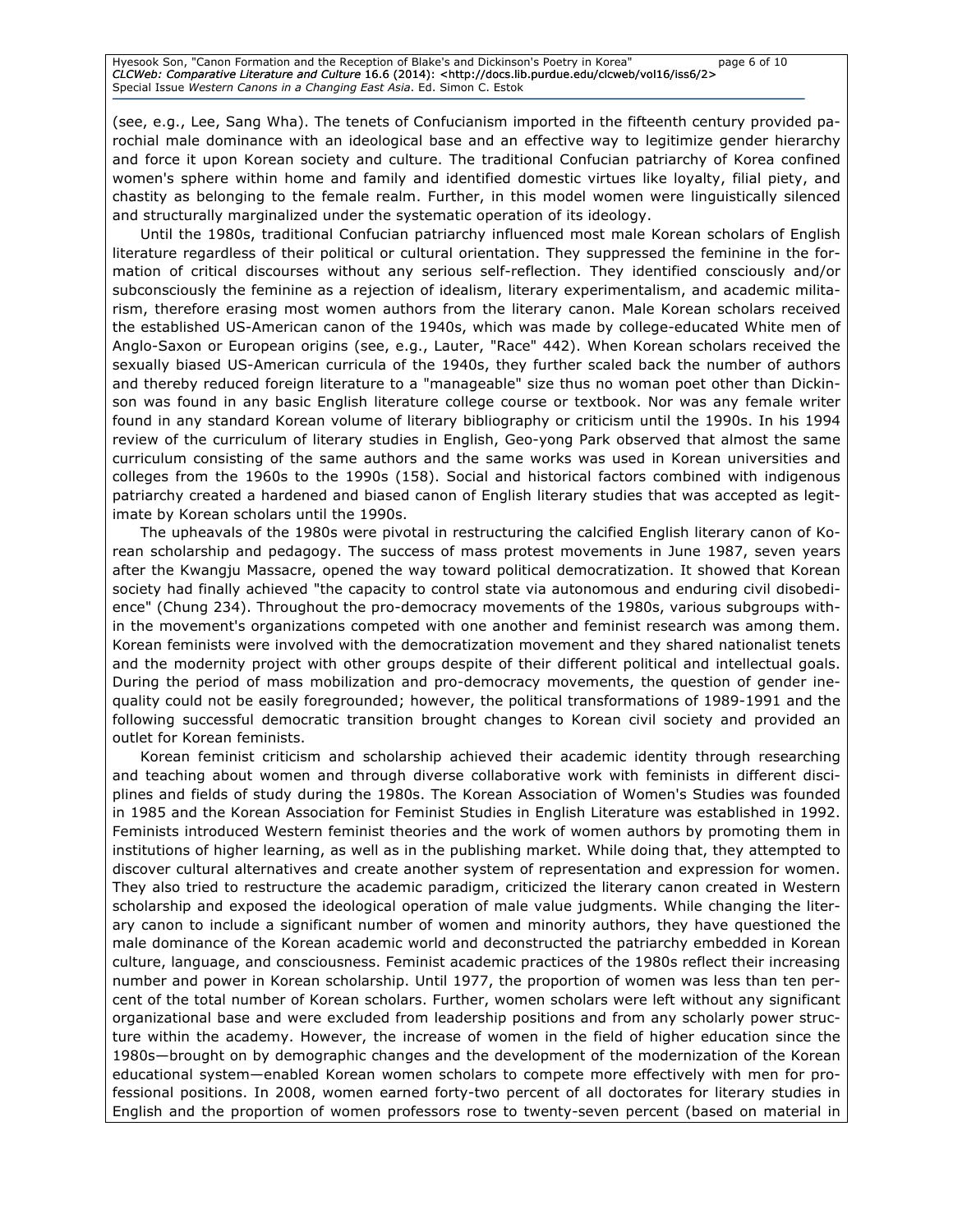#### Hyesook Son, "Canon Formation and the Reception of Blake's and Dickinson's Poetry in Korea" page 7 of 10 CLCWeb: Comparative Literature and Culture 16.6 (2014): <http://docs.lib.purdue.edu/clcweb/vol16/iss6/2> Special Issue *Western Canons in a Changing East Asia*. Ed. Simon C. Estok

Korean Research Memory). However, the increase in numbers does not necessarily guarantee the equal growth of women's power in academia. Women are still less competitive than men in Korean occupational markets and most academic institutions prefer male "bread-winners" to women and do not question the validity of favoritism toward men. The amount of research about women authors has also increased since the 1980s, as can be seen in the figures on Dickinson below. However, even the study of the most widely canonical woman poet shows an apparent limitation of gender research in Korea.





There was an impressive growth in the number of publications on Dickinson starting in the 1980s, that is, more than double that of the previous decade. However, comparing the total number of publications on Dickinson with that of Blake, we can see that Dickinson's work drew less attention than those by Blake. While this does not indicate bias as the cause of the imbalance between studies on Blake and Dickinson *per se*, the patriarchal milieu (academic and social) does indicate at least some relationship. Figure 6 sums up the imbalance:



Figure 6. Total number of publications from the 1970s to the 2000s on the work of Blake and Dickinson listed in *Korean Research Memory* <http://www.kmr.or.kr>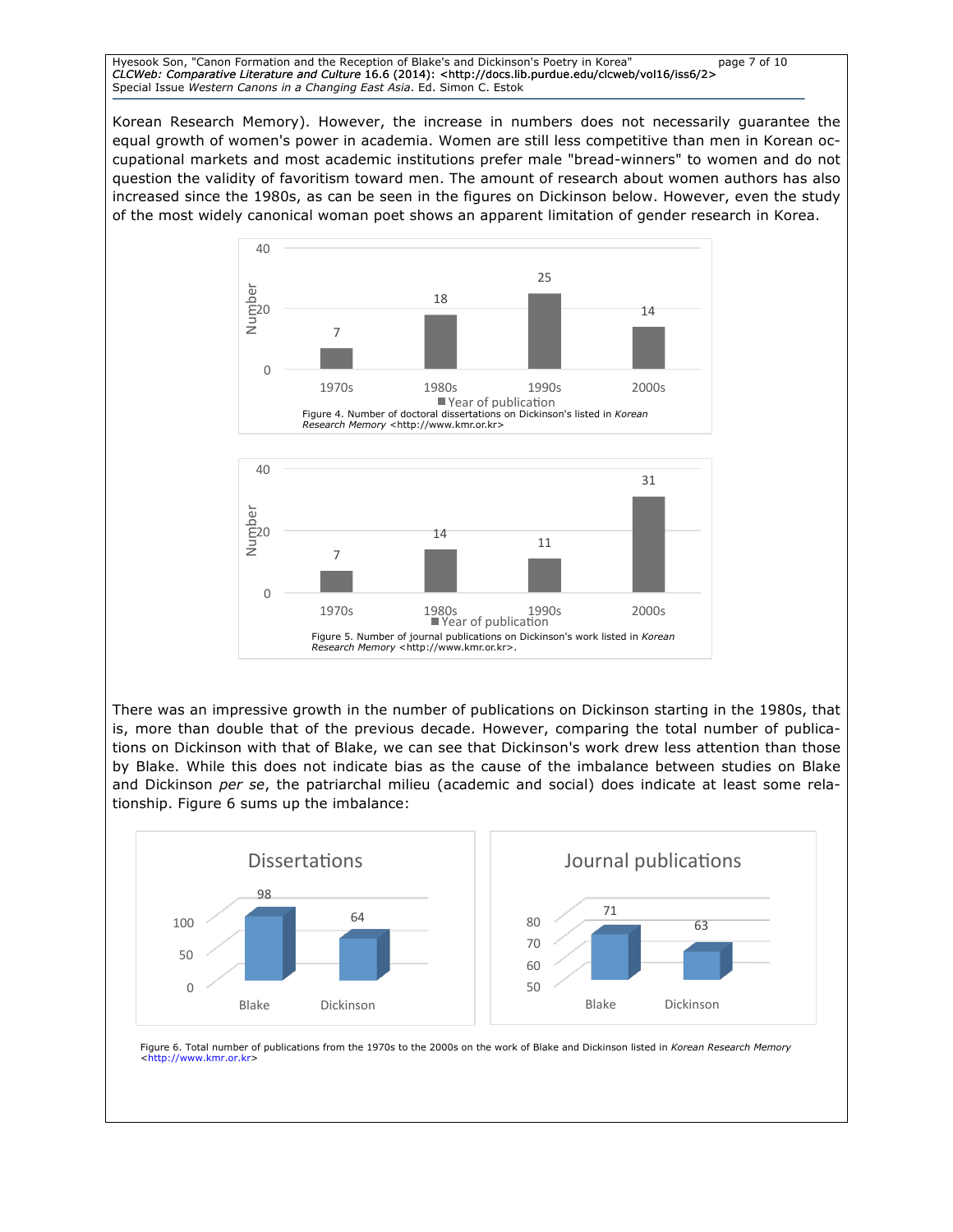Hyesook Son, "Canon Formation and the Reception of Blake's and Dickinson's Poetry in Korea" page 8 of 10 CLCWeb: Comparative Literature and Culture 16.6 (2014): <http://docs.lib.purdue.edu/clcweb/vol16/iss6/2> Special Issue *Western Canons in a Changing East Asia*. Ed. Simon C. Estok

The total number of masters theses and doctoral dissertations on Blake from the 1970s to the 2000s is 98, thus about 33% more than that on Dickinson. The number of journal publications on Blake of the same period is 71, almost 12% more than the number published on Dickinson's work during the same period. This result is somewhat surprising when we consider the cultural and pedagogical power of New Criticism in Korean scholarship, the importance of Dickinson in the constricted literary canon of New Criticism, and the relative paucity of English poetry scholarship among scholars of the nationalist bent. Hence the question as to what would have caused this result and how can we interpret it? There may be several reasons for this, for example as I mention previously Dickinson could have been more difficult to study and teach than Blake for most Koreans.

Next, I discuss the underdevelopment of gender studies in Korea as at least one of the factors in explaining the imbalance between the amount of scholarship devoted to Dickinson's texts in favor of those of Blake. They interpreted her as genuinely feminine: like one of those upper class women of the Chosun Dynasty, she was chaste and loyal, attached to her home, cloistered during her lifetime, uninvolved with any worldly concern, and dead when her poems were published and circulated in the outside world. As an "unthreatening virgin," she became a site for the transference of Korean male bias toward the foreign woman poet. In addition, Dickinson scholarship has been influenced by antiwomen processes in canon formation inherent in New Criticism. For example, Blackmur dismisses and disparages Dickinson because female experience is not sufficient "to authorize the texts as embodiment of a lived personal identity" (Blackmur qtd. in Morris 78) and Tate, the most favored authority on Dickinson in Korean scholarship, disembodies and desexualizes Dickinson by praising her commitment to her mind as a true realm of intellectual struggle. Tate's idea echoes, for example in one male Korean scholar's assertion that Dickinson's withdrawal from society is a longing for the loneliness which enables her to elevate her personal experiences into the realm of the absolute (Kim, Chul-Soo 19). Whether rejecting or promoting her, new critics share the same assumption that "poetry should reflect what T.S. Eliot called 'direct sensuous apprehension of thought'" (Morris 75): Tate observed that Dickinson's precision of statement is "due to the directness with which the abstract framework of her thought acts upon its unorganized material" (26). New Criticism takes no account of the concerns of gender or context and privileges formalist abstraction.

The anti-woman stance of New Criticism combined with Korean patriarchal culture twisted the interpretation of Dickinson: some insisted that her poetic achievement is a compensatory act for her unfulfilled womanhood and others interpreted her withdrawal from society as a failure to face the contingency of the world and regarded her language as a self-referential entity separate from outside reality. Prior to the late 1980s, Dickinson scholars in Korea disregarded the nature of female experience and creativity and assumed Dickinson's life and art to be abnormal, deficient, or at least eccentric. One male scholar maintained that Dickinson lacked "the insight on the paradoxical coexistence of individuality and universality which modern American poets finally reached" because of her obsessive attention to "her single self" (Park, Jae-Yul 192). The sexist norms of Korean patriarchal culture, masculine nationalism, and ahistorical New Criticism all sanctioned and encouraged the biased, gendered interpretation of Dickinson and starting in the 1980s Korean feminist scholars challenged sexist norms and combined Dickinson's life and art in its historical, cultural, psychological context. However, in my opinion they went to another extreme by focusing narrowly on the incarcerated female self. They often underlined more of their rectified gendered version of Dickinson and failed to appreciate her full textual potential. Mi Seon Yoon, for example, argues that Dickinson's renunciation is a strategy to empower her female self and a way to resist patriarchal values and disrupt cultural constraints (60). Yoon's argument is a typical Korean feminist statement asserting that poetic language crystallizes its difference under pressure of, and in diacritical tension with, a normative cultural discourse. However, when it comes to a poet such as Dickinson, the feminist's notion of power as resistance sounds too prosaic or belligerent to cover the numerous occasions where the self is radically dialogic, discontinuous, inconsistent, or unstable. There are ample reasons, of course, for Korean feminists' version of a female self: they need a model for an empowered female subject to question gender discrimination and repression in order to rewrite literary history, to redesign the cultural and educational system, and to gain more power in discourse, pedagogical apparatus, employment, and cultural reproduction. However, reinforcing the female self is one thing and coercing the desirable female self upon the text is something else. To challenge the existing patriarchy and construct a new discursive system through continuous prac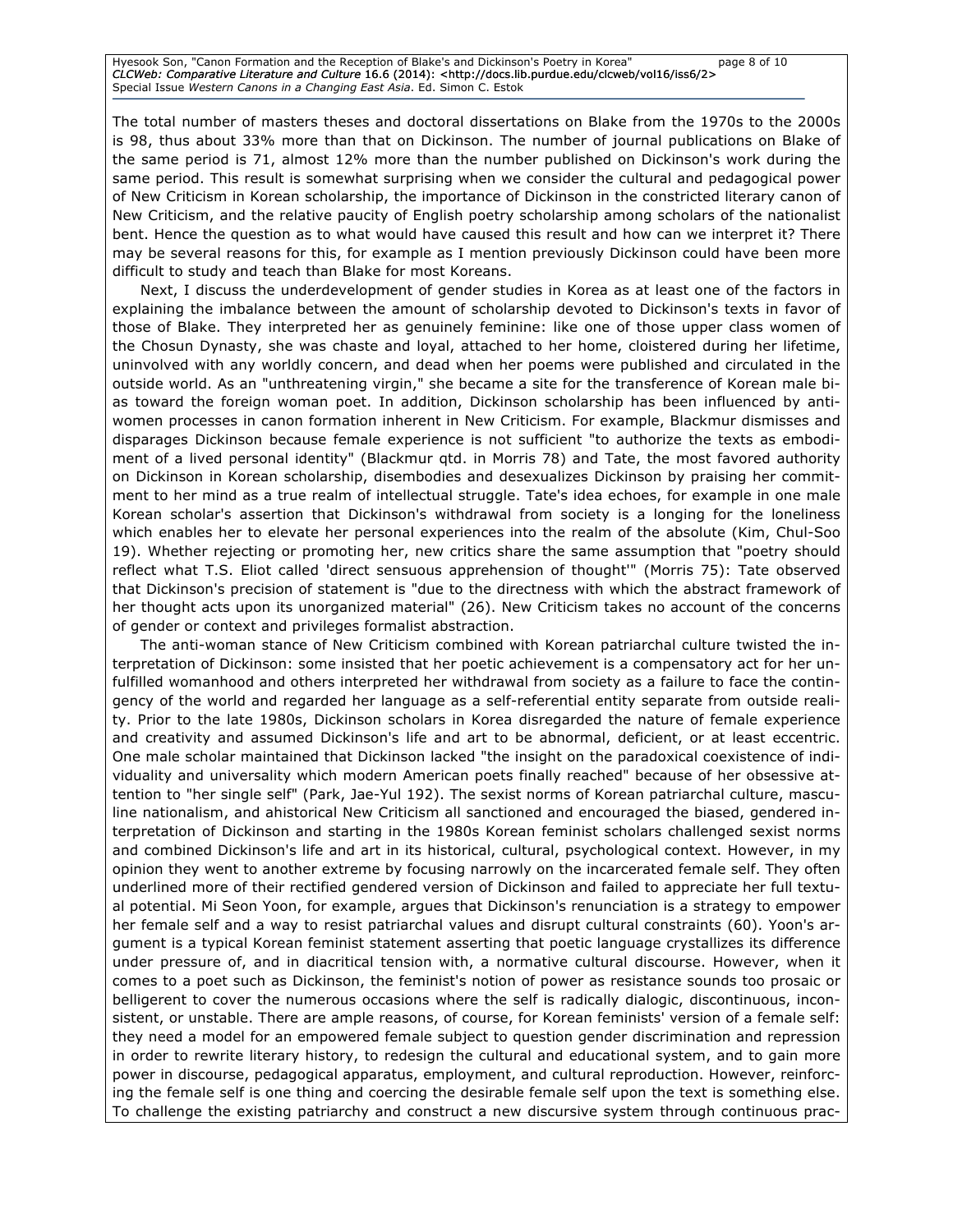Hyesook Son, "Canon Formation and the Reception of Blake's and Dickinson's Poetry in Korea" page 9 of 10 CLCWeb: Comparative Literature and Culture 16.6 (2014): <http://docs.lib.purdue.edu/clcweb/vol16/iss6/2> Special Issue *Western Canons in a Changing East Asia*. Ed. Simon C. Estok

tices in twenty-first century's pluralistic society, Korean Dickinson scholars need to appreciate her plural, polyphonic, and choral voices and hence I suggest that they need to make the notion of female self more flexible and extensive and not to sacrifice the full textual potential of women's creativity.

Changes have already taken place among a new generation of Korean Dickinson scholars. For example, Jung Hee Kim assumes that Dickinson avoids intentionally any authorial statement to make her self unstable and therefore suitable for her epistemological quest (150). Jae-Yul Park, likewise, posits that the instability of Dickinson's self originates from her acceptance of the bodily and semiotic elements threatening apparent unity and stability of self (47). Although their thematic concerns and theoretical backgrounds vary, Korean Dickinson scholars of today are more open to new fields of Dickinson studies. Debates on such things as her manuscripts and letters, her reception and influence, her poetics and historical context, and her eroticism are waiting to be explored by Korean scholars who are willing to enrich their literary soil by appreciating female experience and creativity.

In conclusion, the canon of English-language literature in Korean scholarship is changing and this includes poetry both as primary and secondary literature. The reception of Blake's and Dickinson's work has symptomatically displayed the characteristic Korean interpretive frames working through the last six decades and their limits and inherent possibilities. Today, Korean scholars are examining both their literary inheritance and reconstitute literary scholarship in general in order to reflect the shifting historical and cultural conditions to meet the need for change and diversity.

Note: Research for "Canon Formation and the Reception of Blake's and Dickinson's Poetry in Korea" has been funded by the 성균학술연구비 (Sungkyun Research Fund, Sungkyunkwan University, 2011).

#### **Works Cited**

Chung, Chulhee. "Social Movement Organizations and the June Uprising." *Korean Politics: Striving for Democracy and Unification.* Ed. Korean National Commission UNESCO. Elizabeth: Hollym, 2003. 233-54.

Eagleton, Terry. *Marxism and Literary Criticism*. Berkeley: U of California P, 1976.

- Kim, Chul-Soo. "A Longing for the Absolute Loneliness: The Poetry of Emily Dickinson." *New Studies of English Language & Literature* 8 (1997): 1-17.
- Kim, Eun-Shil. "Women and Discourse of Nationalism: Critical Readings of Culture, Power, and Subject." *Women's Experiences and Feminist Practices in South Korea*. Ed. Pilwha Chang and Eun-Shil Kim. Seoul: Ewha Women's UP, 2005. 29-65.
- Kim, Jung Hee. "'A Syllable-less Sea': Epistemological Problems in Emily Dickinson's Poetry." *The Journal of English Language and Literature* 51.1 (2005): 145-68.
- Kim, Yong-kwon (김용권). 영문학 교육과 연구의 문제들 (Problems in Teaching and Studying English Literature). Seoul: Hanshin, 1996.
- Kim, Yoon-shik. "The Korean Novel in the Age of Industrialization." *Korean Literature: Its Classical Heritage and Modern Breakthroughs.* Ed. Korean National Commission UNESCO. Elizabeth: Hollym, 2003. 319-27. Korean Research Memory <http://www.krm.or.kr>.

Kwon, Yeong-min (권영민). 한국 민족문학론 연구 (Studies in Korean Literary Nationalism). Seoul: Mineumsa, 1988. Lauter, Paul. *Canons and Contexts.* Oxford: Oxford UP, 1991.

- Lauter, Paul. "Race and Gender in the Shaping of the American Literary Canon: A Case Study from the Twenties." *Feminist Studies* 9.3 (1983): 435-63.
- Lee, Sang Wha. "Patriarchy and Confucianism: Feminist Critique and Reconstruction of Confucianism in Korea." *Women's Experiences and Feminist Practices in South Korea*. Ed. Pilwha Chang and Eun-Shil Kim. Seoul: Ewha Women's UP, 2005. 67-115.
- Lee, Sangsup. "Problems in Teaching English Literature in Korea." *The Journal of English Language and Literature* 32.2 (1986): 269-95.
- Lukács, Georg. *Realism in Our Time: Literature and the Class Struggle*. Trans. John Mander and Necke Mander. New York: Harper & Row, 1964.
- Morris, Timothy. *Becoming Canonical in American Poetry*. Urbana: U of Illinois P, 1995.
- Paik, Nak-chung (백낙청). 민족문학과 세계문학 (National Literature and World Literature). Seoul: Changbi, 1978.
- Paik, Nak-chung. "Zen Poetry and Realism: Reflections on Ko Ūn's Verse." *Positions* 8.2 (2000): 559-78.
- Park, Geo-yong (박거용). 영어교육과 연구의 문제들 (Problems in Teaching and Studying English). Seoul: Hanbit, 2004.
- Park, Jae-Yul. "Abjection in Emily Dickinson's Poetry." *British and American Language and Literatur*e 55 (1999): 23-47.
- Park, O-bog. "Triumph through Knowledge in Emily Dickinson's Poetry." *Theses of Suncheon National University* 4 (1985): 183-94.
- Pihl, Marshall R. "The Nation, the People, and a Small Ball: Literary Nationalism and Literary Populism in Contemporary Korea." *Korean Literature: Its Classical Heritage and Modern Breakthroughs.* Ed. Korean National Commission UNESCO. Elizabeth: Hollym, 2003. 329-45.
- Porter, David. "Searching for Dickinson's Themes." *The Emily Dickinson Handbook.* Ed. Gudrun Grabher, Roland Hagenbüchle, and Cristanne Miller. Amherst: U of Massachusetts P, 1998. 183-96.